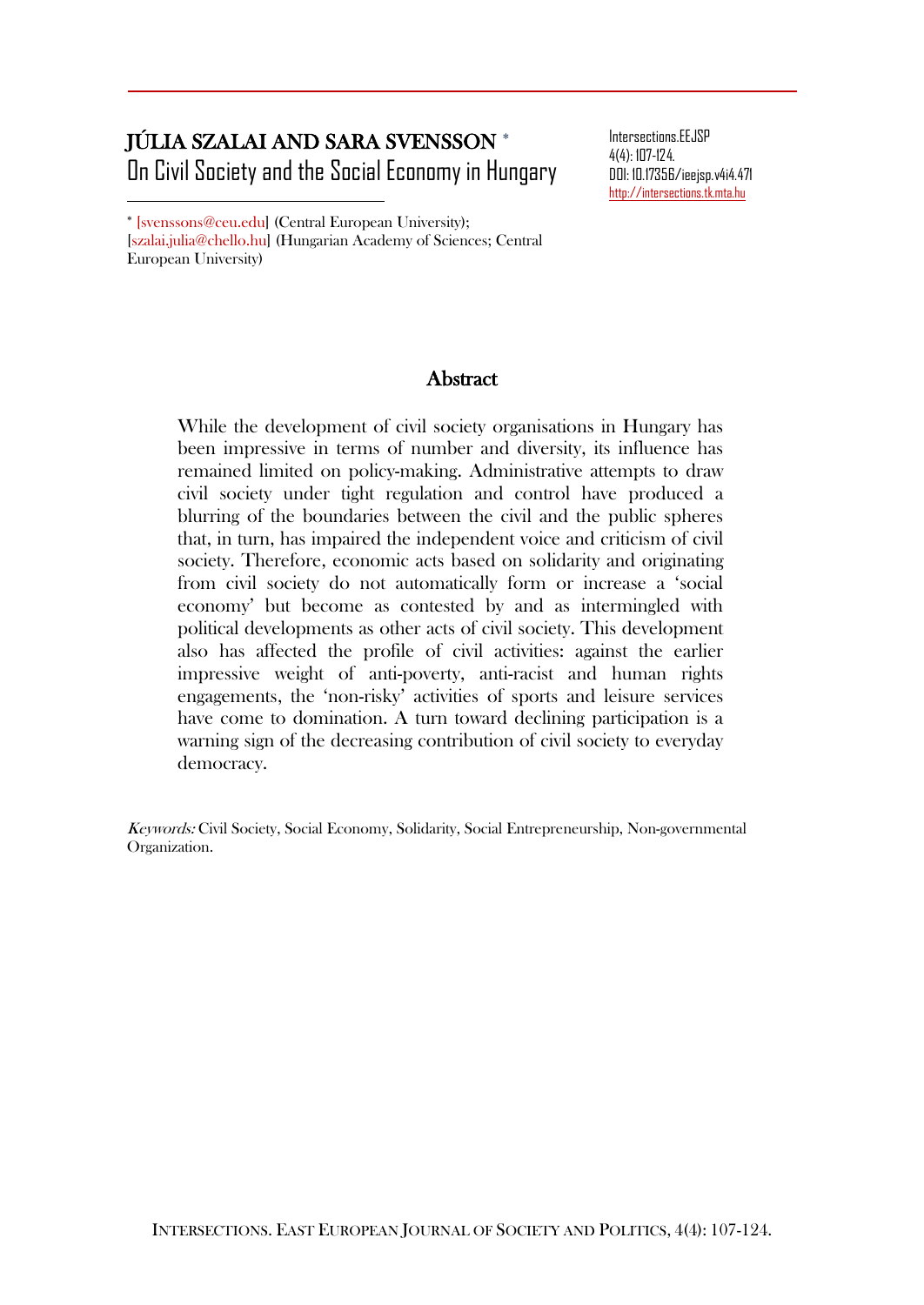## 1. Introduction

Against the backdrop of the continuous European 'crises' that have accompanied the European project through much of the early  $21<sup>st</sup>$  century, academic and policyoriented attention to alternative modes of economic production have increased. For instance, in the summer of 2017 the European Economic and Social Committee, representing organised interests and civil society invited social economy representatives to Brussels and simultaneously called on the European Commission to include an action plan on how to support the social economy in its 2018 work programme (European Economic and Social Committee, 2017). Such a plan would contribute to government efforts in European countries to pull non-governmental actors into the 'provision and governance of publicly financed welfare services' (Defourny et al., 2014). Around the same time, a large global academic conference was organised to address the various implications of the social and solidarity economy and social entrepreneurship from a scholarly perspective (EMES, 2017). The social and *solidarity economy* in this context refers to a broad range of citizen- and/or third sector-based activities concerned with social and environmental sustainability that provide public goods in e.g. health care, social services or work integration (the definition draws on the work of Eschweiler and Hulgård, 2017).

Hungary is not unaffected by this international and European policy and practice discourse around, and the increasing public interest in the social economy. However, politics and policies around what constitutes acknowledgeable civil actions and also around the legitimate organisational forms of it have shown significant fluctuation with periods of alternating stringent and liberal regulations. Nevertheless, civil society has become a potent constituent of public life by providing interestrepresentation, self-fulfilling production and services for local communities, and also a domain of micro-level democratic participation. However, due to limited statistical data and a lack of systematic follow-up, there is little scholarly work available that depicts civil society and the social economy in Hungary within its policy landscape, and that sets it in a longer historical perspective. A literature review of all articles in leading scholarly journals published in Hungary in the fields of political science and sociology since 2010 did not result in any articles directly dealing with social economy, and surprisingly few focusing on civil society although of course non-state actions in various parts appear in many scholarly analyses. On the other hand, we find it probable that intense ongoing thinking around the issues of civil society and social economy means that more material exists as conference papers and workshop contributions that are less accessible to the scholarly community and the general public.

The purpose of this article is therefore primarily to provide a thick analysis of how the long-term development of civil society in Hungary impacts the scope for the creation of a social economy. Using Hungary as an illustrative case of mechanisms that are both unique to Hungary and present elsewhere, especially in other post-socialist countries, we hope to contribute to more informed international academic and policy debates about the opportunities and limitations of this ever more applied concept. Our analysis of the policy environment around civil society and the social economy is based on a synthesis of various data sources together with insights from long research careers in the field combined with case studies of civil society organisations carried out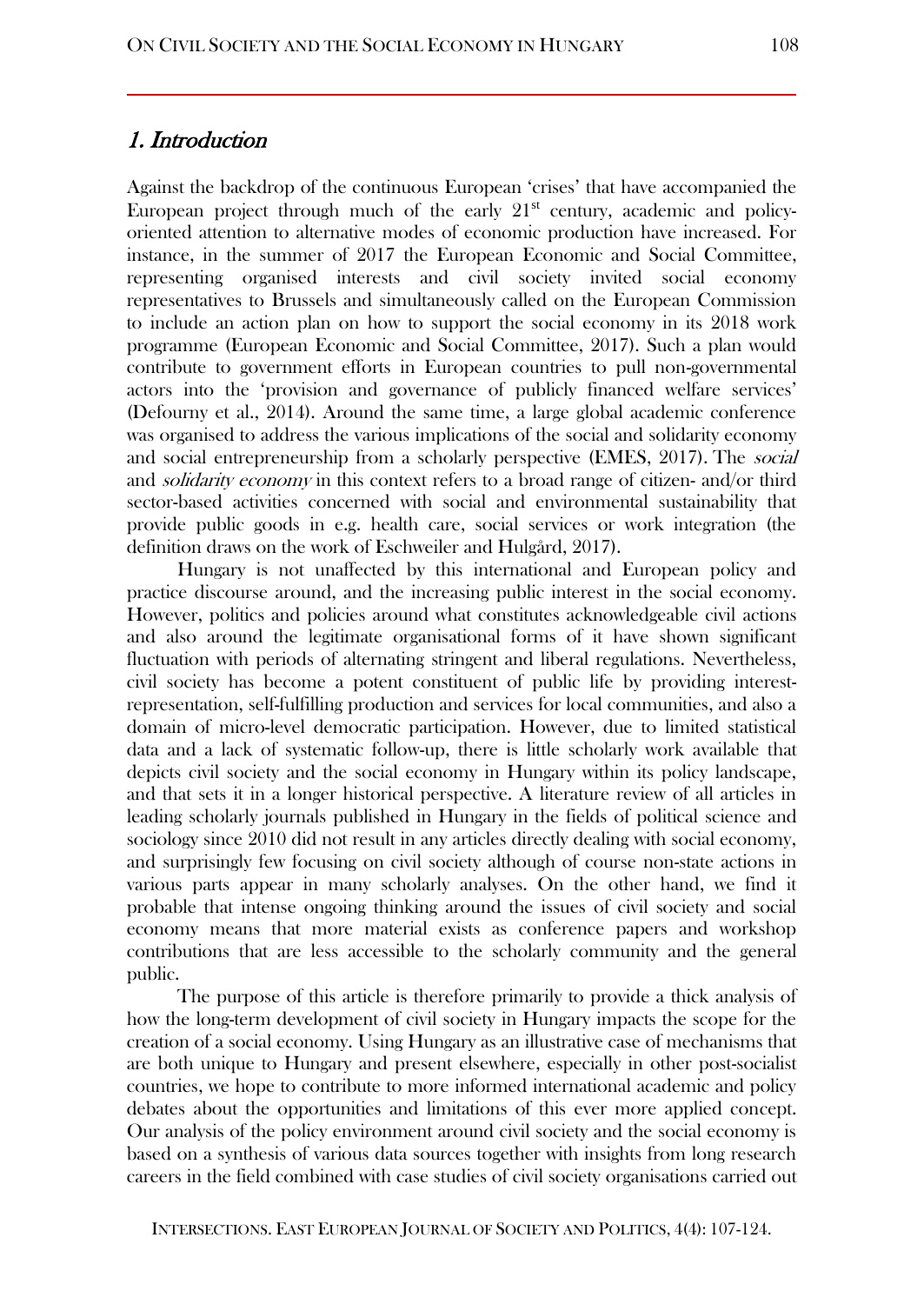within the framework of a recent large-scale study on solidarity' ( $\rm SOLIDUS$ ) in  $2016$ -2017. Thus, while the purpose of the article is not to bring new empirical data to the fore, the analysis is informed by a large empirical body and occasionally uses this with illustrative examples in the text.

The article proceeds as follows. The next section discusses common definitions and usages in Hungary of the terms 'civil society' and 'social economy', and the interrelation between these two. Sections 3 and 4 analyse the policy environment of civil society and social economy organisations, respectively. Finally, the concluding section addresses the main lessons of the preceding discussions by pointing to the political ambivalences of democratic development of the civil sphere and the strong limitations on its influence on policy-making. We argue that, in this context, economic acts based on solidarity and originating from civil society do not automatically form or increase the 'social economy' but become contested by and intermingled with political developments.

# 2. Divergent Conceptualisations and Perspectives: 'Civil Society' and the 'Social Economy'

Civil society, as it stands in front of us in its contemporary form, is the result of centuries of state-society relationship development. It grew out from the thick networks of mutual help and collective self-defence in peasant communities, and then adapted itself to urbanisation in the form of unions and associations to protect the working class and the new bureaucracies. It later absorbed new functions and became a significant agent of alternative economic activities for fighting unemployment, enhancing employment and providing services at affordable prices under nonmarketised schemes of delivery. It follows that the scope of the concept has varied greatly by historical time and country.

It may embrace charity in one context and activities of the churches in another. Some include all informal relations and activities outside the home, others prefer a narrower definition that refers only to registered organisations (Kuti, 2008; Bocz, 2009). While a traditional definition specifies civil society as the space between the state, the market and the family (e.g. Gellner, 1994; Celichowski, 2004), recent research points out that while the sociological unit of the family is often seen as antithetical to civil society, it is sometimes seen as a cornerstone (Power et al., 2018).

In the case of Hungary, one can observe a colourful map of conceptualisations of civil society and its activities. In everyday parlance, people would emphasise the value of autonomy, the potency of interest-representation and the capacity of the civil sector to compensate the traditionally low quality of basic public social services and, with increasing involvement backed by the EU, human rights and environmental issues.

 $\overline{\phantom{a}}$ 

<sup>1</sup> The cross-country comparative project 'SOLIDUS - Solidarity in European Societies: Empowerment, Social Justice and Citizenship' was a research project funded by the European Union under the Horizon 2020 Programme (Grant Agreement no. 649489), from June 2015 through May 2018. Information about the project is available a[t http://soliudush2020.eu.](http://soliudush2020.eu/)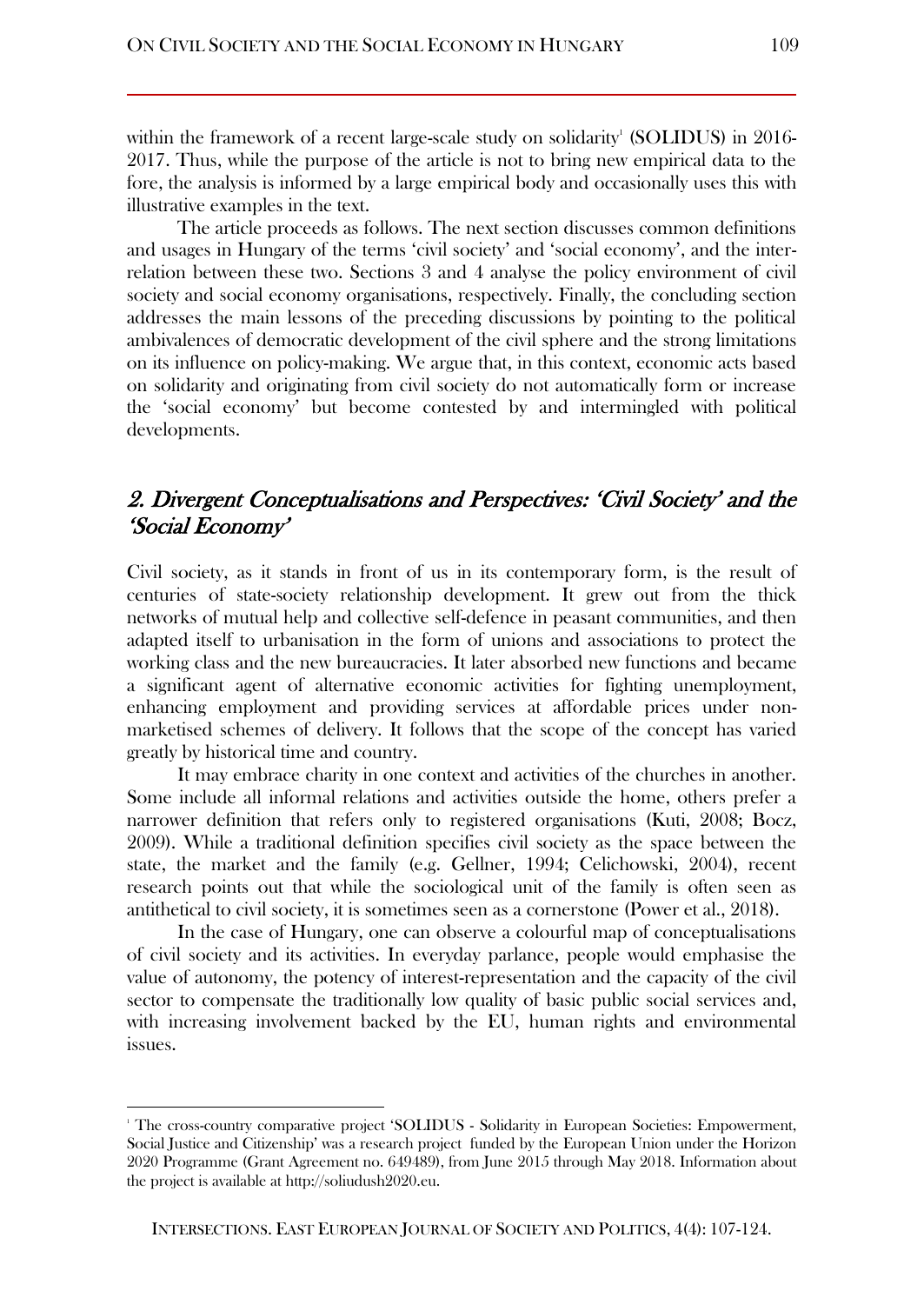A further important but rather neglected perspective is that of social science, which has yet another focus. At the international level, social scientists study civil participation in organised forms of actions, and explore the economic and social advantages provided by the civil actors in comparison to the state and the market. The tendencies in recent Hungarian scholarly work follow this general pattern.

The perspective of the several consecutive state administrations has been much narrower. By neglecting a vast array of informal associations and newly emerged organisations, a much reduced circle of civil society that may access the governments' financial and regulatory support has been defined. Only formal and registered actors are supported by legal, regulatory and financial frameworks, while all other forms are left to people's own initiatives and budget. Such a selective approach has a significant impact on the whole civil sphere, since socially it is oriented to better-off groups with ample resources, while declines participation of the poor.

Both the government and the social science perspectives see an (increasingly) economic importance of civil society as a complement or alternative to profit-driven production. Parallel to the expansion and diversification of civil activities and also in response to the growing criticism over the over-bureaucratised and sluggish functioning of the welfare state, a wide array of innovative activities providing a large scale of products and services has gained special attention which is nowadays drawn under the broad concept of the *social economy*.

Measured by the number of academic publications, topical conferences and policy documents, interest in the social economy as a terrain of new initiatives in producing and delivering services by self-governing rules and voluntary actions decades distinct from both the market and the state has been on the rise in the past decades. However, different strands and authors refer to the concept with varying contents and emphases, and there is no general agreement around an allencompassing definition that all actors, scholars, practitioners and policy-makers of the field would accept without reservation. Nevertheless, there are some basic features of the social economy that the varying approaches include in agreement.

As a domain of production and distribution, the social economy is embedded into the third sector (some even use the two terms as synonyms), and for the most part, its units work on a non-profit basis. At the same time, its relations, principles and modes of operandi are driven by the norms and rules of civil society. Its primary characteristic is the way how people relate to it: participation is always voluntary and autonomy of the individual is observed in all internal and external relations. Moreover, autonomy and independence are important features on the organisational level as well: social economy organisations rely on self-regulated management that is independent from the public authorities and that also protects them against direct pressures of the market. A further distinctive feature is an inherent criticism of the traditional power relations: decision-making is always driven by democratic rules following a 'one man one vote' principle in most of the cases. Economic activities and the division of roles and labour are primarily driven by reciprocity. After decades of ruling neoliberalism that saw profit-making as the sole truly rational economic activity, the spreading of reciprocal relationships in the social economy inspired scholarly interest in Karl Polanyi's (2002) theory of reciprocity that underscores the importance of the corrective and compensatory functions of reciprocal relationships in a market economy. Reciprocity usually assumes non-monetary relations. In line with this,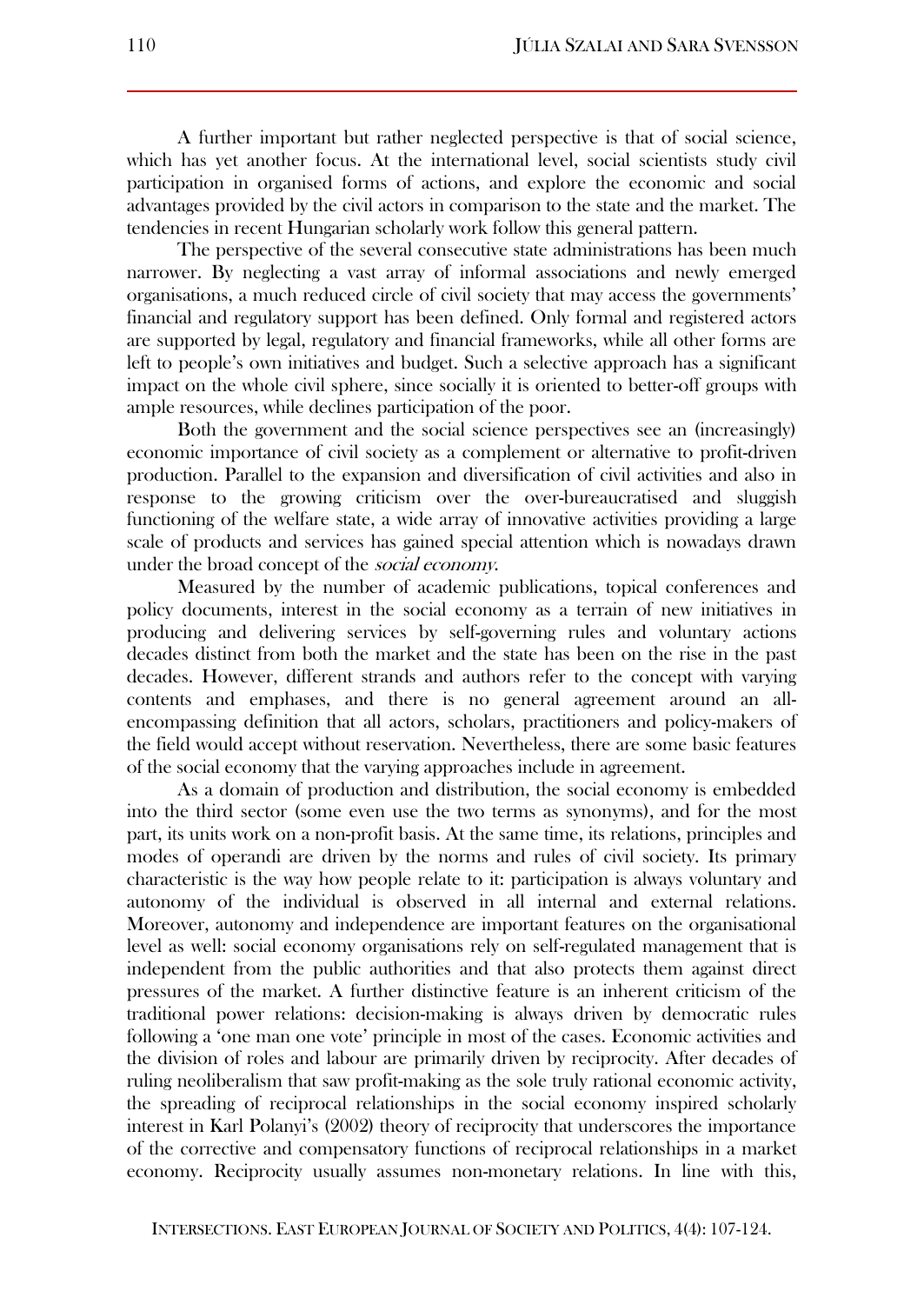participants' contributions are not exclusively seen in financial terms, but also as embodiments of important social values like social justice, equal opportunities, or the collective protection of the environment. The most frequent profiles of the social economy organisations follow from the centrality of these values: their activities are centred on expanding employment, providing training and mediation to the unemployed, inclusive services from housing to healthcare and to education with a focus on disadvantaged minorities, and community development with the centrality of citizens' equality. All these activities involve sensitive interpersonal relations; hence, trust in the organisation and also a trustful way of collaborating with public administration are fundamental preconditions of success.

The 2008 crisis gave a new impetus to the social economy now embracing a wide range of production and services that are not performed for profit. These dynamics informed conceptualisation and experimentation in the field. During the past 10 years, the social economy has become an important contributor to society through innovations in the organisation of economic activities: according to informed estimations, currently it provides 14.5 million jobs that makes up 6.5 per cent of the total employment in Europe with a contribution of five per cent to the GDP of the EU (Monzón and Chaves, 2015).

In 2012, the European Commission published an authoritative definition of the social economy that was meant to orient funding and decision-making of the ever more diversified sphere, hence, it focused on the financial and managerial aspects of the embraced activities: '[The social economy is a] set of private, formally-organised enterprises, with autonomy and freedom of membership, created to meet their members' needs through the market by providing services, insurance and finance, where decision-making and any distribution of profits or surpluses among the members are not directly linked to capital or fees contributed by each member' (European Commission, 2012). While this definition importantly influenced privatepublic cooperation and assisted legislation within the nation-states, increased diversity of the sphere and the need for better incorporating social innovation as a distinctive contribution of its services and production inspired new scholarly work to further develop and refine the concept of the social economy.

The SOLIDUS project evolved in response to these new needs. An extensive literature review of general and country-specific developments, together with the rich empirical material that the 13 participating countries brought to the table resulted in a new, finely calibrated conceptual approach to the social economy: 'There is no universally accepted conceptual definition of the social economy but most approaches highlight features like autonomous management, placing service to members or the community ahead of profit […] democratic governance […] principles of the primacy of the individual and the social objective over capital […] voluntary and open membership[…] the combination of members/users and/or general interest […] redistribution of profits to pursue the social mission of sustainable development, provision of services to members or of general interest' (Eschweiler and Hulgård, 2017).

This broad definition of the social economy comfortably accommodates recent Hungarian developments. In our attempt to give a general description of the field in post-socialist Hungary, we adhere to the definition of the SOLIDUS project with three additional remarks on peculiarities for Hungary. The first considers history. Given the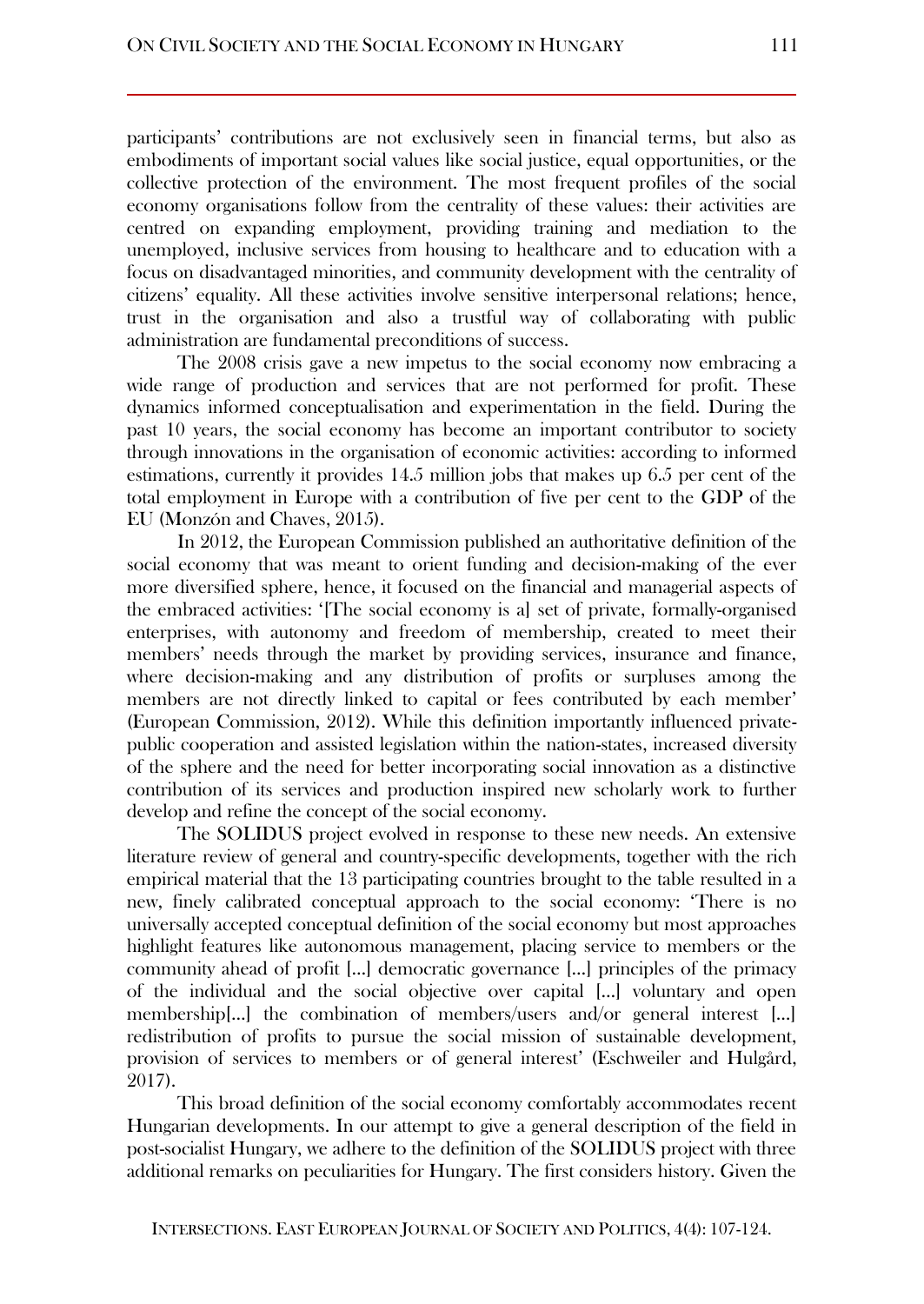decisive weight and formative strength of the informal economy in pre-1990 Hungary, the emerging organisations of the post-1990 social economy where shaped to a large extent by the rules and traditions of the informal economy. This is reflected in a high volatility of membership and also in reluctance to adapt modern managerial routines and invest into modern technologies. These deficiencies slow down growth and keep social economy organisations small and stagnant. The second remark refers to some skewedness in the distribution of activities that social economy organisations engage in. Since the origins of the sphere point back to the dissolution of agricultural cooperatives after 1990 and the new needs that land privatisation has generated, the Hungarian social economy is still dominated by agricultural activities. Third: in addition to its productive role, the social economy is also a significant terrain of democratic relations and policy-making.

## 3. The policy environment of civil society organisations in Hungary

As is usually the case for the contemporary development of the post-socialist countries in Central and Eastern Europe, it is necessary to consider the last decades of statesocialism. It has been often pointed out as a strongly state-skeptic dissident perspective of what civil society was and what role it should have formed in these countries from the 1970s onwards (e.g. Celichowski, 2004: 62). In order to draw a meaningful picture about the broader political and policy environment of civil society and its organisations in today's Hungary, one has to go back in time to the late 1980s. However, for the analysis of Hungary, we argue that a closer look at civil society's actual functions gives a better explanation for its potential to contribute to a social economy today. The period preceding the systemic changes of the 1990s was a phase of vivid and widespread participation of Hungarian society in informal economic, cultural, and social activities. Participation was primarily driven by material needs that the socialist economy was unable to fulfil but was also fed by a widely shared, tacit opposition to the ruling state-socialist state. Even though, prior to path-breaking legislation in the late 1980s, independent associations and organisations could not be freely formed, thousands and thousands of spontaneously organised informal units existed. In a large part, these were called into being to countervail the deficiencies of the prevailing shortage economy. However, the widespread civil participation and selforganisation also contributed to the spreading of formerly practically non-existent knowledge and skills: through their experience, people learned the rules of fair and just cooperation, the basics of democratic decision-making, and the fundaments of economic management for the fulfilment of certain collective goals.

The accumulated experience richly paid off after the regime change. By acknowledging the constitutional right for free association and providing a new regulatory framework for the working of civil society organisations, the new regime created the socio-legal space for the earlier informal associations to become proper, formally acknowledged units. The newly recognised organisations enjoyed the rights to define their own goals and arrange for funding according to the participants' will and in a way that would fit into the larger-scale system of a regulated market economy.

By 1993, there were 35,000 registered non-profit organisations (associations, foundations, and the so-called companionship organisations). Their number grew to 48,000 units that were actively functioning by 1997, with further continuous growth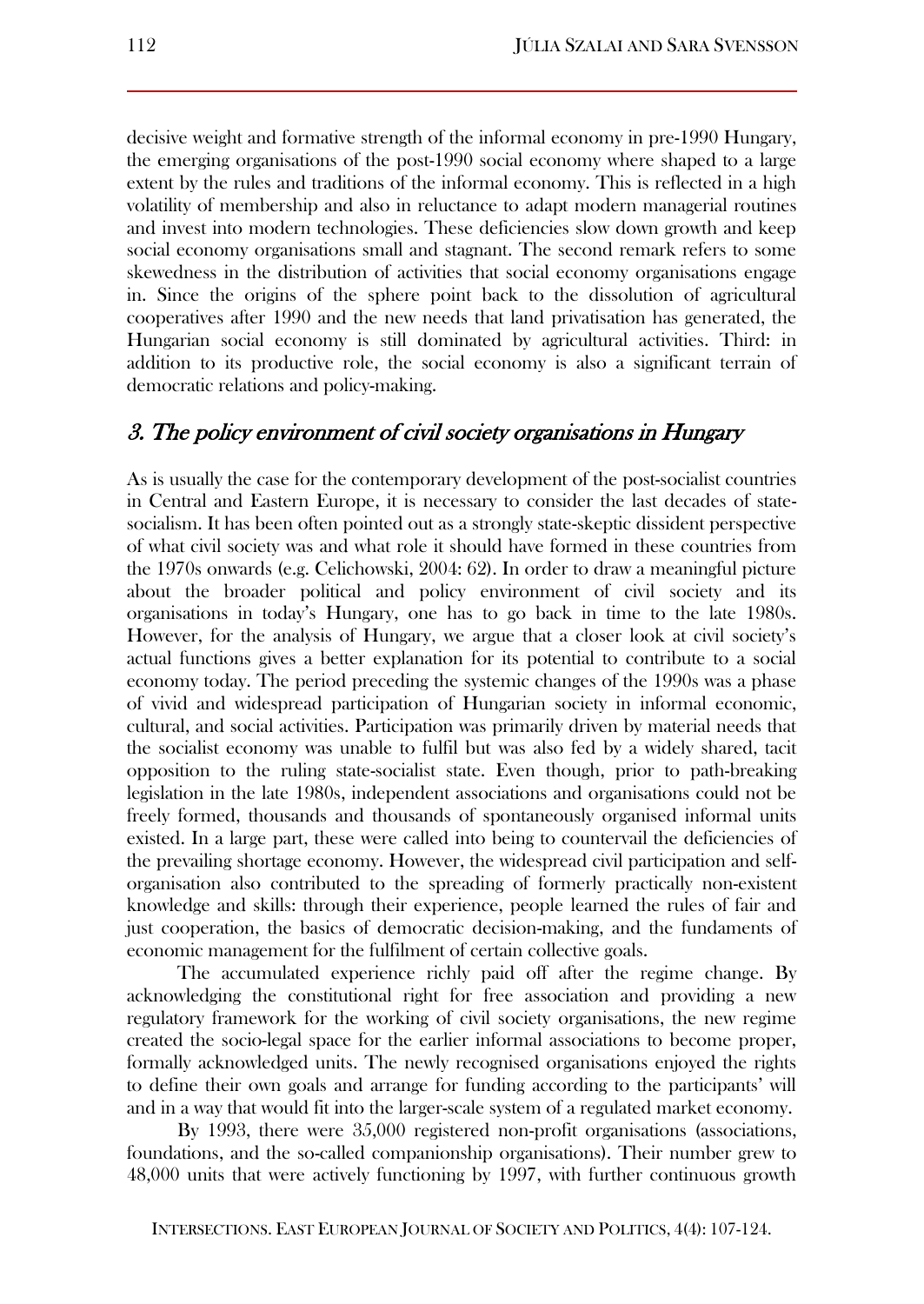throughout the decade following the millennium, and reaching a stabilised number around 62,000 by the mid-2010s. At the same time it should be noted that most of the organisations are small in terms of financial activity with an average yearly income of 2.5 million HUF (approx. 7,700 euros). By profile, the organisations span broad areas of activities and policy sectors, with culture, sports and recreation taking a 44 per cent lead together. (HCSO, 1977; 2016; Bocz, 2009)

While widespread popular will to participate in the newly legalised civil sphere has certainly been *one* of the drivers behind the impressive figures, economic and political interests have also played a massive role. In an ever more habitual way, several subsequent governments and a great number of the municipalities have discovered the advantages of 'outsourcing' some public duties by contracting out the provision of services to nationwide, regional or local NGOs. Furthermore, the European Structural and Cohesion Funds that became accessible after the EUaccession in 2004 also gave impetus to the foundation of national and regional NGOs. While these larger organisations raised efficiency in the public domain, they have been working under tight control of the founding authorities.

These developments had ambiguous impacts. On the one hand, the flow of funding into the NGO-sector certainly has been on a steady rise for more than two decades (with the exception of a few years around the 2008 financial crisis, see: HCSO, 2015). On the other hand, by relying on external funds, the sector lost some of its independence and became more directly influenced by political interests and the prevailing power relations both at central and local governmental levels. Shifts in the composition of the sector from citizens-founded NGOs toward ones called into being and controlled by the authorities for assisting the fulfilment of certain public policy and/or business needs has led to the blurring of the boundaries between the civil and the administrative/economic spheres. Growing opacity opened the gate to corruption and significantly decreased transparency of financing and economising.

Given these circumstances, it does not seem incidental that both governments and parliaments have 'forgotten' to develop a coherent and all-embracing strategy to frame the clear and distinct roles of NGOs and to adjust the ways and forms of public control above them to their acknowledged independence. Instead, legislation has focused on refining categorisations and the rules of financing of the NGO-sphere (Török, 2005) that have affected the scope of manoeuvring of the different types and certain privileges. New laws and modifications in 2017 and 2018 have further impacted the sector. A law enacted in 2017 intends to draw under tight governmental supervision those NGOs that enjoy some significant financial support from abroad and that thus 'might pose high risk for national security'. In 2018, a legal package defined as criminal and suspended all civil activities supporting migrants and refugees. These new regulations openly go against the independence and freedom of the civil sphere and they imply a potential threat also for those organisations that are currently outside the targeted circle.

In contrast to tightening governmental regulations, municipalities proved more willing to see concrete forms of cooperation with the local NGOs as part of their midterm plans. The two concurrent trends of drawing large parts of the civil sphere under government-controlled public policy and of seeing independent civil actions as an ingrained part of fulfilling local tasks at the municipal level have led to a high degree of fragmentation, and also to a sharp decrease in transparency and accountability. Amid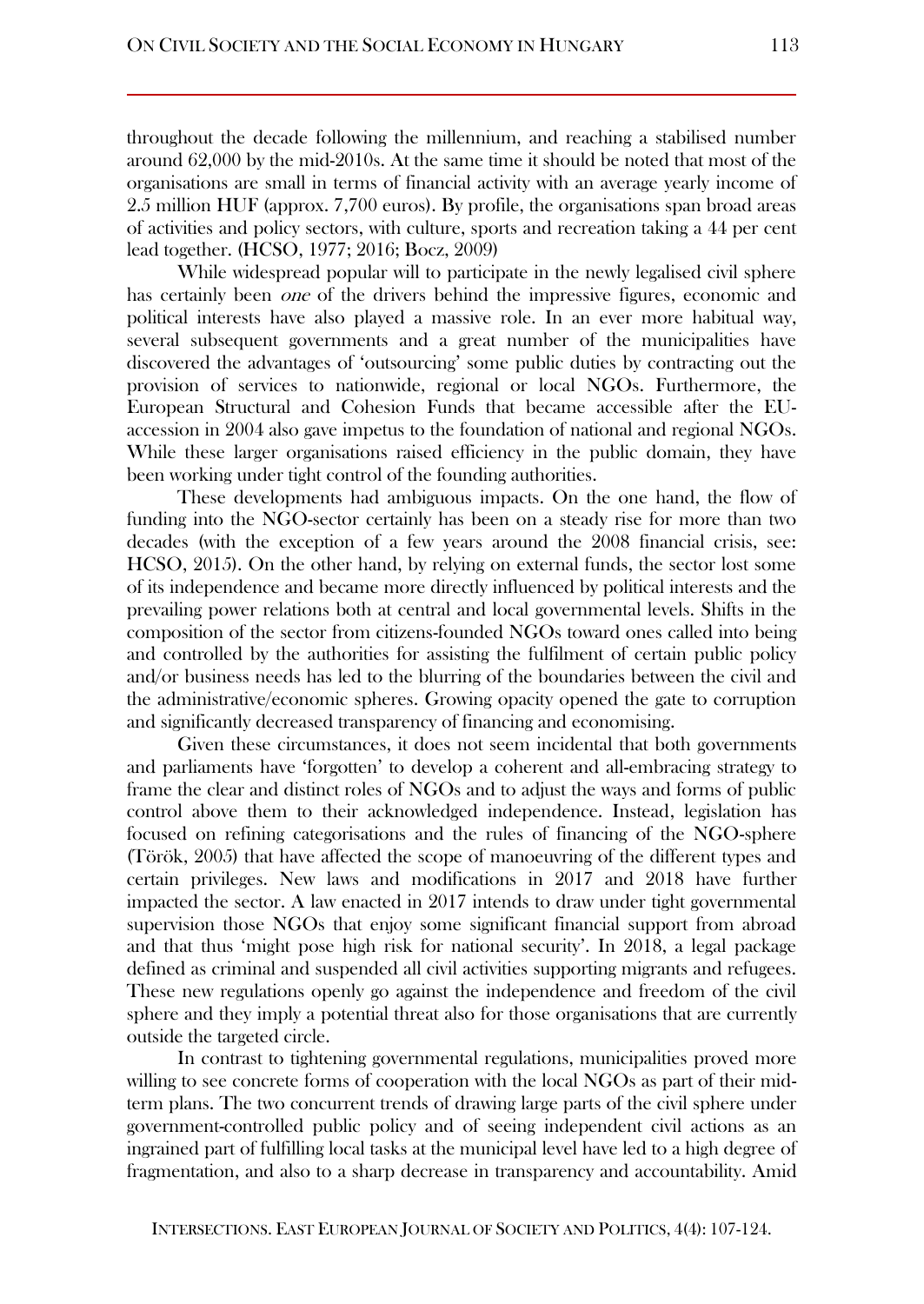these conditions, it is not a surprise that trust in the civil society organisations has become shaken and especially the work of larger, nationwide foundations has become surrounded with suspicion and disbelief (Világgazdaság, 2017).

Nevertheless, the trends are not as bleak if one looks at a relatively new form of civil participation: the offering of a part of one's personal income tax for supporting a freely chosen NGO. Widespread engagement of the citizenry (see below) indicates that despite all criticism, people consider it important to support the civil society organisations as the representatives of public interest and as embodiments of independent decision-making in the conditions of ever tighter and centralised governance in contemporary Hungary.

#### 3.1 Access of civil society to political decision-making

The new and older civil society actors perform a number of important tasks in Hungary. They contribute to service production and delivery and this way help in meeting often fundamental needs of vulnerable groups and people in remote parts of the country; civil society organisations can influence local development and modernisation; and they are also important in accumulating knowledge, skills and know-how and transferring such assets to the public domain. At the same time, the influence that civil society can exert on political decision-making and the shaping of public policy remains rather weak – and this is largely due to the one-sidedness of the relationship. While the civil society actors are deeply embedded into the national policy environment, their functioning is ruled by top-down mediation and regulations set by the government. Dependency on the goodwill of the government is all the more important, because civil society has few codified institutionalised access points to decision-makers. While proposed legislation should be subject to consultation (CXXX Law on the Participation of the Community in the Preparation of Laws 2010), either with the general public or stakeholder groups, a study of all consultations held between 2011 and 2014 shows that the average time period available for this generally was a mere 7 days in the years 2011, 2012 and 2013 that sank further to an average of 4 in 2014 (Arapovics et al., 2015).

This does not mean that representatives of civil society are never included in decision-making processes in Hungary. They are regularly taking part in such process surrounding the use and distribution of EU funds, although research shows that real influence is limited and that procedures are contested (Bátory and Cartwright, 2011; Demidov, 2014). One phenomenon which seems to have become very widespread at the municipal level is the organisation of 'civil society round-tables'. Despite their name, these 'round-tables' are often set up with the purpose of regular usage as consultative bodies to the local governments, and can be found across the country. The civil actors have more a 'courtesy role' than real influence though. However, even if just witnessing the decision-making process, their presence may create some platform for informal 'lobbying'.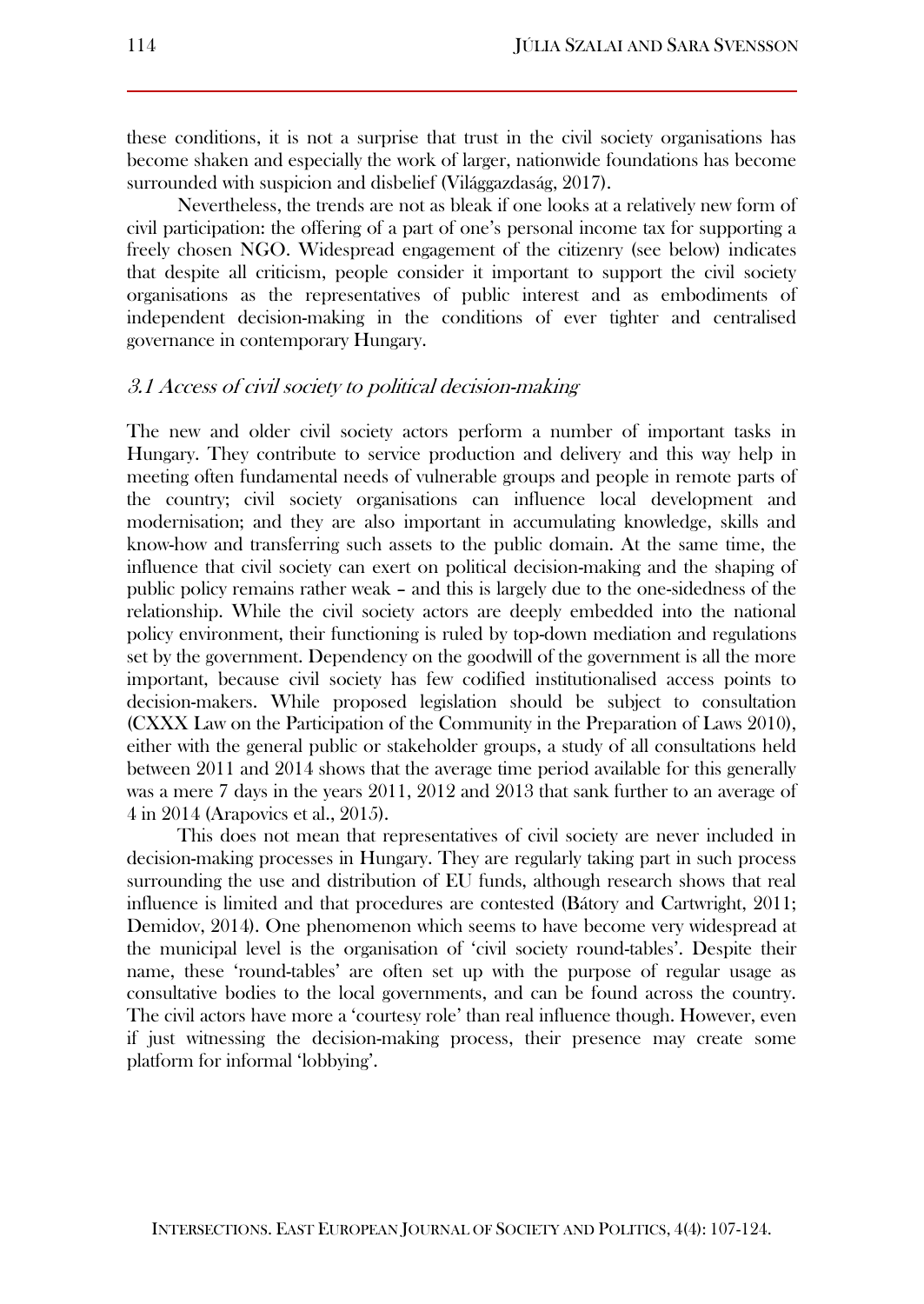#### 3.2 On the finances

Reflecting the extensive involvement of the civil society organisations in providing a wide range of public and social services, the two main actors of financing them are the government and the municipalities. However, the revenues are typically modest. Most civil society organisations have yearly revenues of between 51,000 and 5,000,000 HUF, i.e. approximately 160-16,000 Euros, and a significant part of that is spent on outward donations (HCSO, 2016). Further, increasing in magnitude and extent are the public funds driven from the European Structural and Cohesion Funds and the yearly collected tax-revenue. Nonetheless, decision-making about the distribution of these resources has remained in the government's hands and this way dependence on central allocation has even strengthened. Frequent modifications of the rules of access and the fluctuation of the magnitude of funding cause a degree of permanent instability in the working of the NGOs, sometimes resulting in compelling temporary suspension of their working.

A particular form of funding is represented by the previously mentioned voluntary designation of one per cent of the taxpayers' yearly personal income tax to an NGO that that they can choose at will. Currently some 45 per cent of the taxpayers sign up for this opportunity. The transferred one per cent raises the revenue of the civil sphere: some three per cent or 83 billion HUF (280 million EUR) of their funding comes from this source. However, it is perhaps even more important that citizens can directly influence the potential development of the sector. The priorities that the individual offers highlight can be considered reliable information about country-wide developmental needs, and can be perceived as popular 'votes' that extend democratic participation in public affairs.

Another important step was the introduction of the concept of 'public benefit organisation' in 1997. An NGO can apply for acquiring this status if it has been engaged for at least two years in one or more activities that can be acknowledged by the court as 'publicly beneficial'. The long list of the activities is largely in concordance with the content that the notion of 'public and social services' covers. Public benefit organisations enjoy exemplary tax reductions, relaxed rules in engaging in profitgenerating economic activities and extra support with regard to employment. At present, close to half of the civil society organisations are designated as such. The organisations are under strict control of the court: ceasing or suspension of their 'publicly beneficial' activities implies the withdrawal of the status.

In sum, finances of the civil society organisations show a duality. On the one hand, diversification of the sources of their income is much in accordance with the general Western patterns. On the other hand, increasing central control over the sphere has induced uncertainties and intensifying state-dependency that endanger democratic functioning and hinder self-regulated development.

## 4. The Policy Environment of the Social Economy

From the perspective of European policy-makers, member countries in the East seem to constitute something of a backwater when it comes to providing a sound and comprehensive policy environment for the social economy, due especially to the lack of schemes to support social entrepreneurs. Those that exist mainly come out of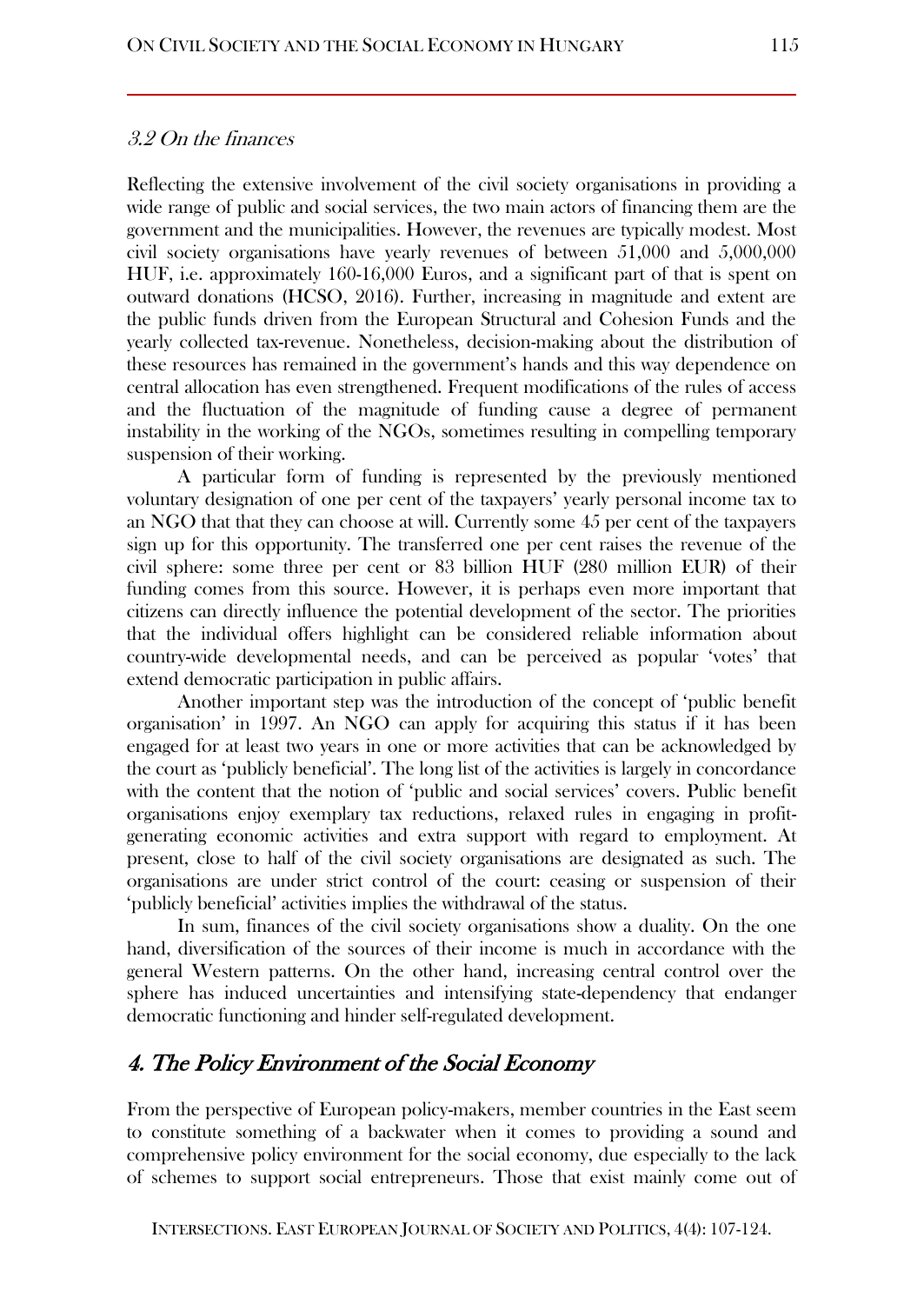European funding (European Commission, 2015: xvi). The legal situation is more varying, where Hungary stands out as complicated due to the high number of legal forms that organisations working directly for the social economy (social enterprises) can take. In an assessment by country experts for a report to the European Commission, Hungary listed the highest number of all countries under investigation, including a range of other member states.<sup>2</sup> (European Commission, 2015: 128). What this highlights is that the analysis of the Hungarian case can point to the likelihood of similar narratives unfolding in other member states with similar histories, but that there are at the same time significant differences due to local circumstances. In this section, we focus on how the growth of the sector has happened in response to a continuously changing and developing policy environment.

As the number of civil society organisations have grown, their share of and contribution to the Hungarian economy have grown, but as pointed out above and by Kákai and Sebestény (2012), the heavy and increasing reliance on public funds, as well as important regional variations in regulations and financing point to inherent structural problems of the sphere. This concludes into a relatively low growth rate of the sphere with a high occurrence of yearly closing down or several years of suspension. Such an instability works against the main dedication of the involved organisations such as job-creation primarily for the long-term unemployed and support for poor Roma communities (Futó et al., 2005). Moreover, as emphasised in the Hungarian contribution for the above cited overview report of social enterprises commissioned by the European Commission, Hungarian social enterprises not only come from the NGO-sector, but also from traditional cooperatives with some social functions, social cooperatives, and private companies with social aims (European Commission, 2014). While these organisations are commonly tailored according to traditional patterns, they demonstrate a high degree of solidarity among their members. At the same time, they are usually not very friendly toward innovations and often face financial problems due to their poor access to funds that claims proficiency in management and economising.

While the number of functioning and self-sustaining NGOs that have as a direct goal to stimulate employment has been low (Frey, 2006), a recent report on the social economy in the European Union estimated that as many as 5.3 per cent out of the total number of employees worked for the social economy in the years 2006-2010 (for which period the authors had data for Hungary) and this ratio places the country somewhat below the then EU-27 average of 6.53 per cent. The total number of workers were around 180,000 including also the employees of cooperatives, mutual societies and all associations and foundations (Monzón and Chaves, 2015).<sup>3</sup> In practice, this means that, for instance, an administrative employee working for a football club will be counted as belonging to the social economy. However, a narrower

 $\overline{\phantom{a}}$ 

<sup>2</sup> It should be noted, though, that this includes mainly forms that are not exclusive to social enterprises.

<sup>&</sup>lt;sup>3</sup> The notion of mutual societies in this research refers to mutual insurance companies, whose claims to being social organisations may be dubious. However, the only Hungarian member of the International Cooperation and Mutual Insurance Federation, the Central European Insurance Society (Közép-európai Kölcsönös Biztosító Egyesület Magyarország – KÖBE), highlights its non-profit and Hungarian status as pitted against foreign profit-making insurance companies. See information in English about the Central European Insurance Society. Available at: https://www.kobe.hu/kobewww/aboutus/kobe Accessed: 01-06- 2017.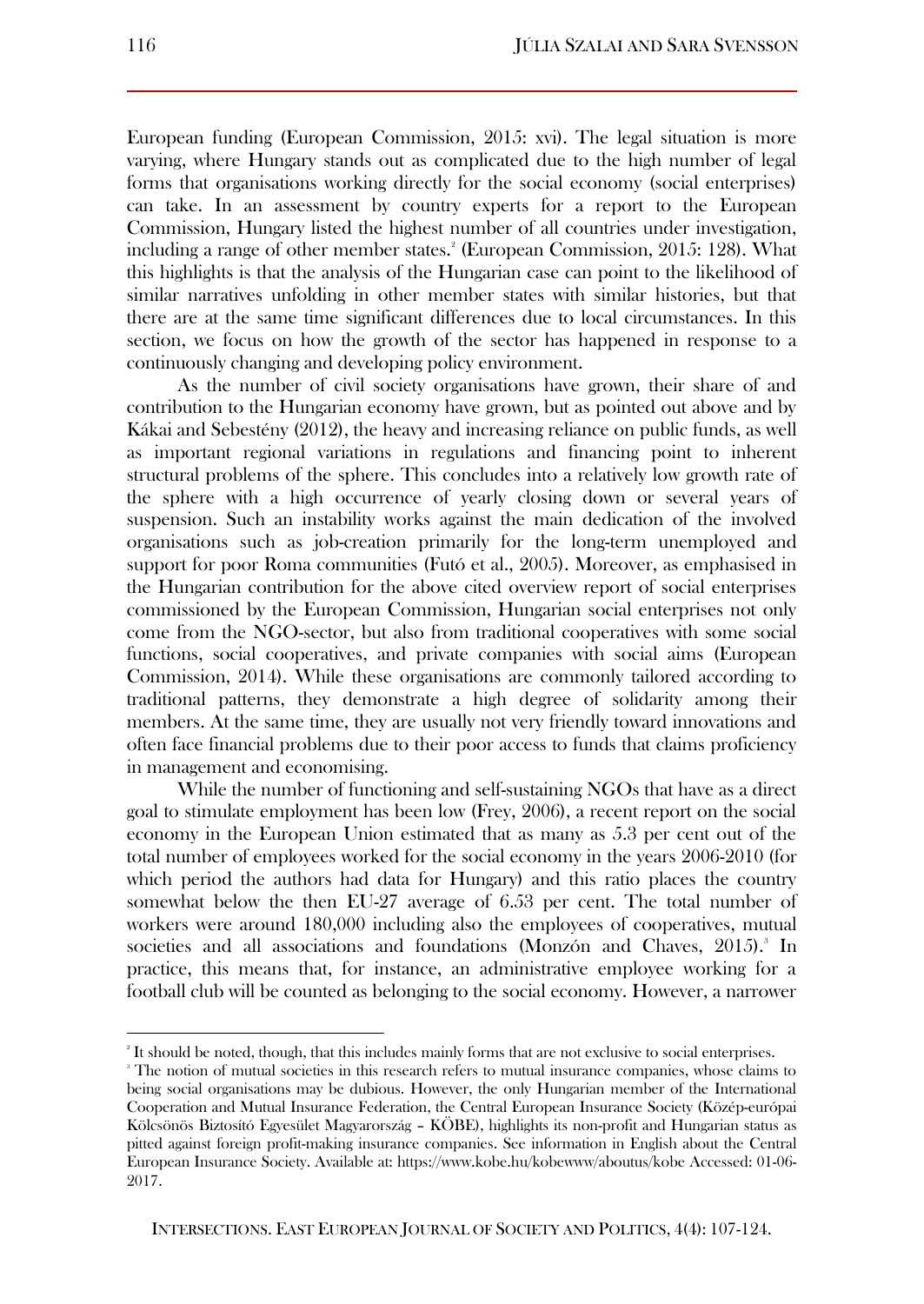definition of the social economy would concentrate on just a few of these, like the social services, community development and emergency relief. For instance, there are 5,600 organisations primarily active within social services, and 3,400 within community development. It also should be noted that the financial stakes are low. The combined income of all social service organisations is about 130,000 million HUF (approximately 400 million EUR) (HCSO, 2016). A thorough evaluation of the previously mentioned social cooperatives had tremendous difficulties to find access and solicit responses, and concluded that only about 60 social cooperatives were actually active (Petheő et al., 2010).

It should be mentioned that some NGOs are established as 'twin entities' of business organisations but are presented to the public as one social economy entity. This was for example the case of a case study of the Food Bag Organisation (in Hungarian: Szatyorbolt) carried out within the SOLIDUS project. The Food Bag Organisation was initiated by a group of like-minded friends in Budapest in 2008. The name of the group derives from its original key activity, namely, to supply a preordered weekly bag of locally produced and/or organic food to subscribed members. The organisation has two parts, a general shop selling fruit, vegetables, dairy produce and some meat, and a non-governmental organisation seeking to raise awareness about the importance of organic and locally produced food, and to set examples on how to live by these principles. Interviews with its founder, staff, supporters, shoppers and suppliers showed high awareness of the social mission among core activists, many from other civil society organisations, but was less known among shoppers and suppliers.

At the same time, despite their modest economic size, the social economy organisations were important as models and for learning purposes. They represented a new form of non-hierarchical decision-making based on equal rights and equal power of the participants, which convincingly demonstrated a potentially efficient new way of tackling important social problems (poverty, ethnic discrimination, drug use, etc.) with full devotion and, at the same time, to the benefit of the larger community.

In recent years, the social cooperatives seem to have increased in popularity –, although publicly available statistics is contradictory. A 2016 study identified 587 social cooperatives in 2015 (Edmiston, 2016), whereas recent press coverage on the 'lavishness' of funds going to social cooperatives cites figures closer to 2,000.<sup>4</sup> Notably, the social cooperatives are typically small in size. Most would have between seven to 10 members, and usually very few or no employees (Edmiston et al., 2016). Despite all such limitations, these organisations play an important role in agriculture: by associating, private landowners with small lands can maintain cultivation and production by collective sales and the hiring of machines and technologies. Given the extremely high number of such properties due to skewed land privatisation in the 1990s, the cooperatives help them to avoid poverty and to remain in competition on the European market.

 $\overline{a}$ 

<sup>4</sup> Milliárdokat Szakítanak a Szociális Szövetkezetek, 2016. Augusztus 22. (English: Billions Earned by The Social Cooperatives, August 22, 2016). Economic Online Portal. Available at:

[http://www.piacesprofit.hu/kkv\\_cegblog/milliardokat-szakitanak-a-szocialis-szovetkezetek/](http://www.piacesprofit.hu/kkv_cegblog/milliardokat-szakitanak-a-szocialis-szovetkezetek/) . Accessed: 17- 05-2017. The cited source is a firm register which only release data against payment.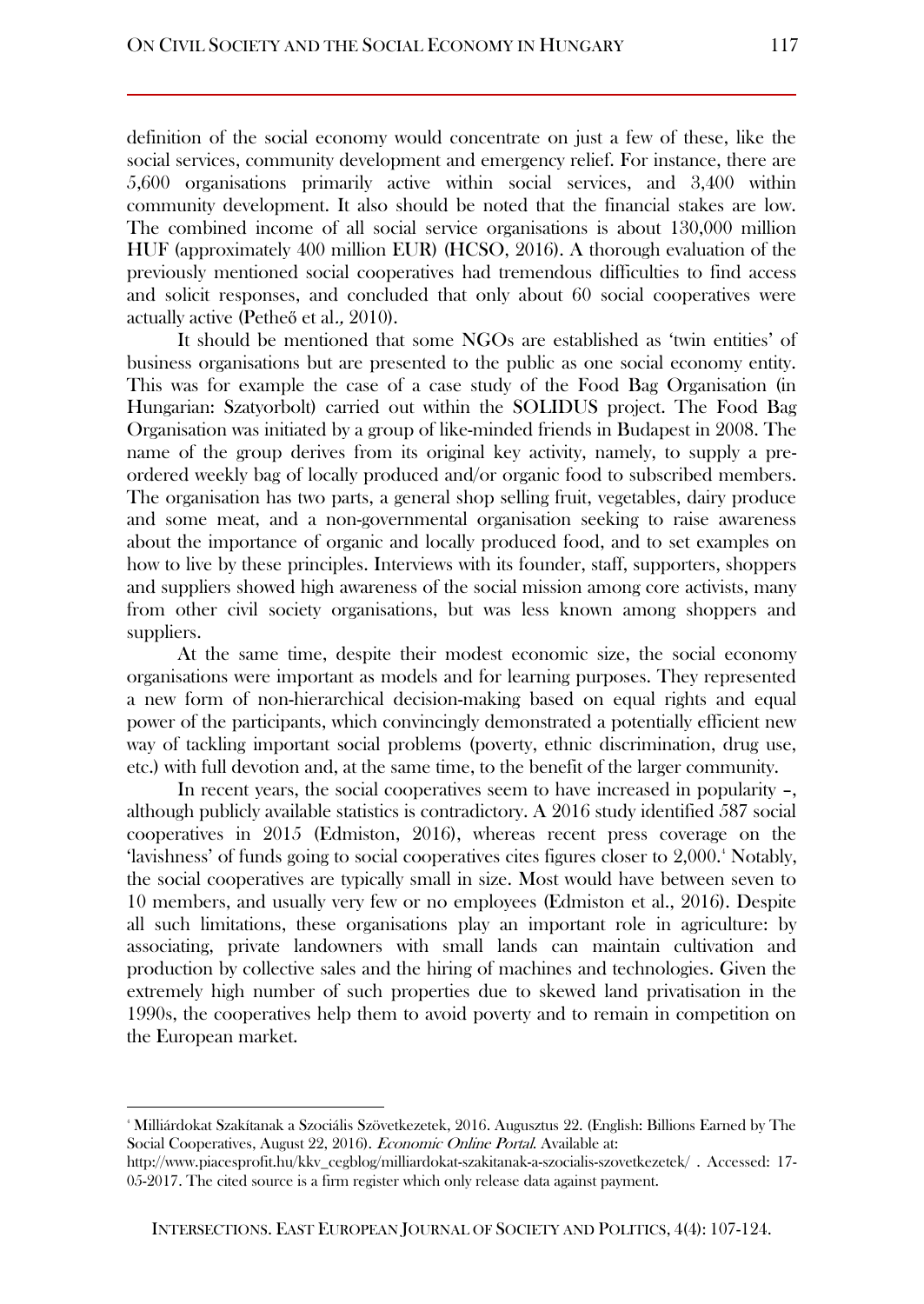Nevertheless, the most likely explanation for the increase in number of social cooperatives is that they have become important vehicles for the distribution of EU funds. Edmiston et al. argue that 'social co-operatives are publicly supported through a range of regulatory provisions and funding instruments as a policy tool to create "employment opportunities" (Edmiston et al., 2016). This may sometimes be suitable but also makes the grantees vulnerable to criticism of being 'grant-hunters' or being submerged into EU discourses of job-creation rather than spreading democratic principles (Frey et al., 2006; Petheő et al., 2010; Edmiston et al., 2016). Moreover, there has been at least one instance of serious suspicion of corruption. In 2016, a police investigation was launched against one of the MPs of the ruling party (FIDESZ) upon accusations that he may have promised social cooperatives access to EU funding on the condition of receiving up to 90 per cent of the funding in return. Charges were pressed by the Chief Prosecutor's Office in April 2017 (Index, 2016; Newsportal 444, 2017).

There has also been significant turnover in terms of active actors. It is telling that among the five organisations listed as key umbrella and coordinating organisations for social cooperatives in the employment area (Petheő et al., 2010), only two seemed to be active in 2017 based on updates on websites and references by other organisations (The National Association of Social Cooperatives and The National Foundation of Employment). There have also been important developments in the legal framework which sets the rule for gaining membership in a social cooperative. First, changes in legislation in 2013 made it *possible* for local governments to be members, then additional modifications in 2016 made it *mandatory* to have them on board. As argued by Edmiston et al., this 'propagates asymmetrical power relations that distort the co-operative and democratic principles underpinning the effective operation of social co-operatives' (Edmiston et al., 2016). The National Association of Social Cooperatives has also voiced criticism regarding this, in addition to claiming the new law to be unclear on several points (2017).

To sum up, probably at least in part due to the willingness of Hungarian policymakers to adhere to European discourses of the value of the social economy, an institutionalised legal form for this has been pushed as one of the preferred modes to disburse EU funds. This has led to the creation of a fairly large number of social cooperatives, many of which are shown as inactive when researchers have tried to approach them to assess their scope and activities. That is not to say that there are not many social cooperatives carrying out serious and substantial work in their areas. However, the sector, as the overall civil society sector, is vulnerable to competing narratives and interpretations of their practical value. The instrumental perspective of the social economy for the sake of job creation is one narrative, the social economy as a democratising force and promoter of labour done with other purposes than merely monetary gain is another. Therefore, social economy acts and actors do receive recognition expressed in policy strategies and enacted policies. However, the focus is on supporting organisational forms for social economy rather than acts of solidarity within the economy. This means that the importance of social economy actors is recognised in official discourse within a certain narrative before it has achieved much that can be actually measured, but also that the support does lead to some action that fits more or less well with established civil society practices. We therefore conclude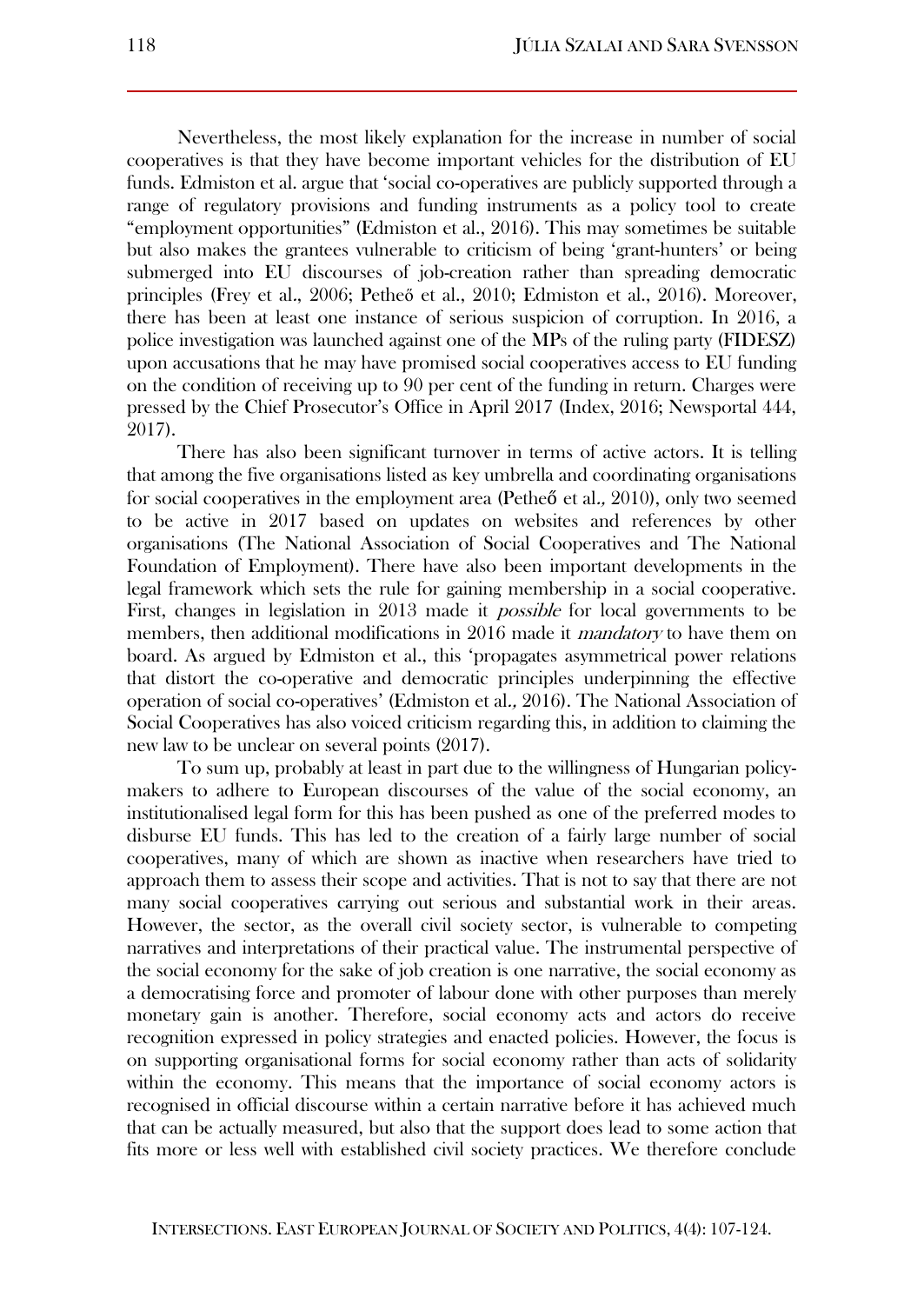that a claim that there is an emerging social and solidarity movement in Hungary can be substantiated, but it would be with two caveats:

Firstly, 'emergence' must be situated in relation to layers of practices embedded in different historical times. In order to understand the current landscape, it is important to remember that practices of economic behaviour based on reciprocity and redistribution, i.e. the foundation for the social and solidarity economy, can be found in both planning and market economic systems. That said, more recent history also matters. The discourse around the 'social economy' and the role of social enterprises in 'revitalising the economy' in international fora, including the European Union, over the past two and a half decades, has given impetus to the creation of the specific legislation and policy frameworks described earlier in this article.

Secondly, the aim of the legislation and the policy frameworks has been to make social economy activities stemming from civil society visible, regulated and targets of specific support. We assess that overall the creation of the 'social cooperative' legal form has had positive effects in all the three respects characterising the social economy (visibility, oversight, funding) and has led to an increase in terms of size and scope of activity. There are, however, unintended effects: a) the focus on the form rather than on the content risks overlooking the systemic changes that would be required by a transition to a large-scale social and solidarity economy; b) the creation and support of a specific form has led to a focus on the instrumentality of the solidarity economy as a creator of jobs rather than as an enabler of other values, such as democratic principles; c) attention paid to the form sometimes creates sentiments of entitlement from the state (or the EU), and expectations on funding that is rarely fully fulfilled; d) as the rest of civil society, social cooperatives and other actors in the social economy are vulnerable to the effects of politicisation (Kövér, 2016) or perceived politicisation, of the relations to the state, the municipalities or even to the international stage.

A final caveat is that any discourse concerning the social economy in Hungarian public discussion is overshadowed by dominant narratives around the nation and the nation-state. The mentioning of social economy may even have declined in the period leading up and following the elections of  $2018$ , although that would need further substantiation.

# 5. Conclusions

 $\overline{a}$ 

This article provided an overview of the ambiguities that are surrounding civil society in Hungary with the aim to assess the potential of the civil society to spur the growth of a solidarity-based social economy through its own activities and policy influence. At European level, policy-makers have placed high hopes on the development of a social economy sphere based on activities stemming both from the business sector and the civil society sphere.

We started by showing how the civil society, as manifested through the creation and activities of non-governmental organisations, has become an important constituent of the Hungarian public domain. At the same time, we attempted to highlight certain

<sup>5</sup> For instance, the news items available on the official website Hungarian Government do not contain any news items related directly to the social economy in 2018.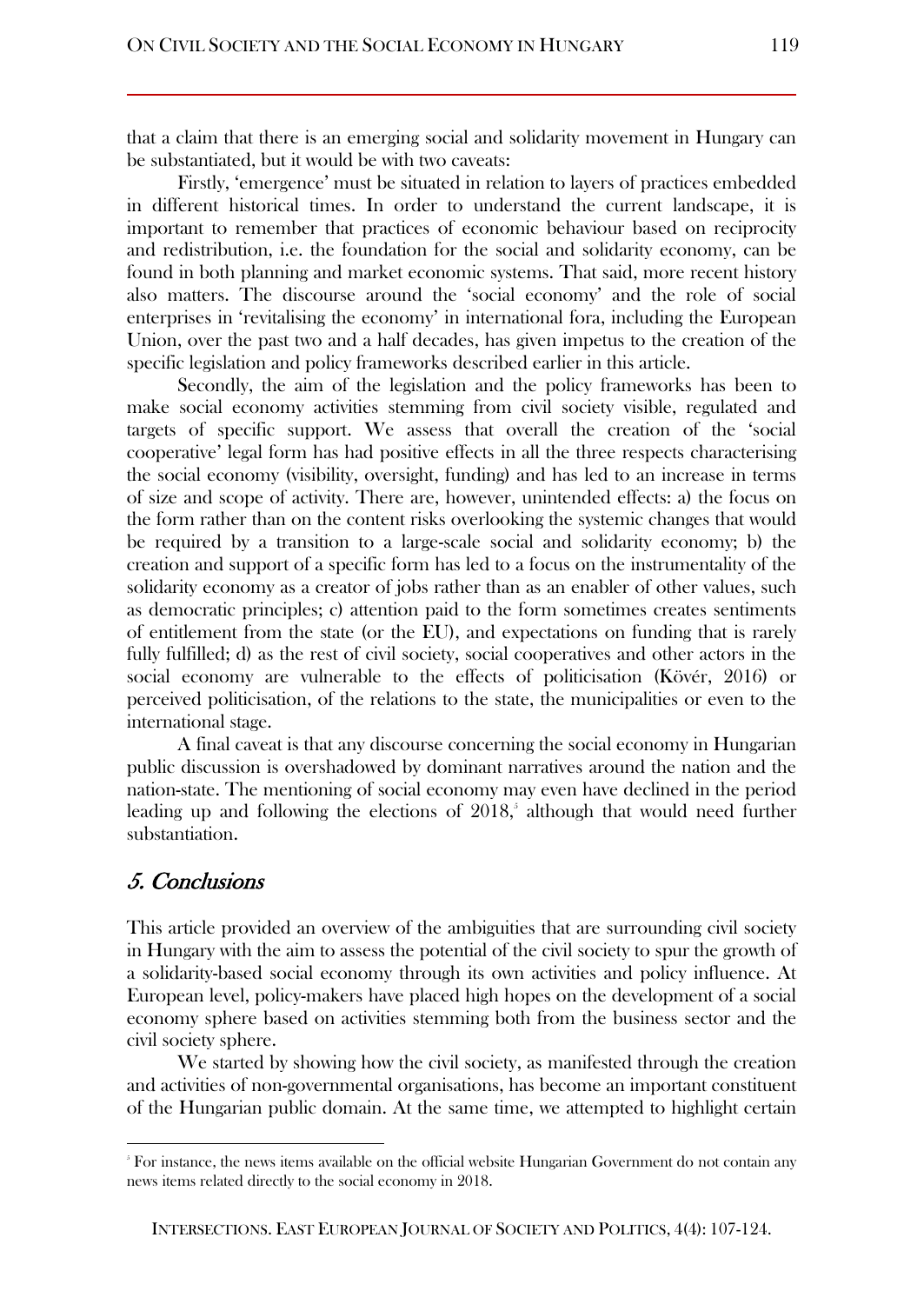vulnerabilities of the civil sphere that follow, on the one hand, from the blurring of the boundaries between the independent civil actions and the coexisting (sometimes cooperating) public services and provisions, and on the other hand, from the frequent undertakings of the state, the municipalities and other political actors to draw the civil organisations and their networks under tight political control.

Civil society organisations are, of course, just part of the broader landscape, nevertheless their status, recognition and embeddedness into the realm of the complexity of power, representation and influence seem to be good indicators of the prevalence of democratic conditions in society and they carry the potential of showing the strength and weaknesses of these relations (Warren, 2012).

Taken from this perspective, the controversies and constraints outlined above indicate a rather weak embeddedness, relatively high reputation and trust, and constant fluctuation in the status of the civil society organisations. At a closer look, the most problematic aspect of their operation is a low degree of incorporation into both the institutional environment and policy-making. But embeddedness would also require some stability in the conditions these organisations need to function, and in their daily operating. However, the prevailing state of affairs points toward weaknesses in these regards.

On the one hand, these deficiencies reflect the relatively short history of civil society with the even shorter history of its organisations in Hungary. After all, stabilisation of the sphere and its secured embeddedness into the democratic polity need years and decades of social experimentation, accumulation of knowledge and the expansion of functional networks and social capital. On the other hand, the 30 year-long history of the domain of civil society organisations shows that the majority of Hungarian NGOs have been institutionally and financially dependent on the public sector, and that such a state of affairs seriously hindered their engagement in the genuinely civil activities of advocacy and community organising. In this respect, Hungary does not differ from other post-socialist member states. As noted by Radu and Pop (2014: 96-97), civil society organisations increasingly depend on the public sector and therefore focus on a government-driven agenda. The dependence on the state may be stronger in Hungary than in some states with longer and more embedded development of democratic governance, such as the Czech Republic. However, more importantly, the Hungarian case is illustrative of how high expectations for the potential of the civil society to contribute to social economy growth may fall short. The 2010 reorientation of the country's political arrangement toward an 'illiberal democracy' has accentuated these tendencies: open turn-away from the involvement of the civil actors in politics and policy-making, or usurpation. This points to a sharp turn-around in Hungary's civil society developments. Despite the advantages a powerful civil sphere would have, current political trends undermine its potentials.

It would be an exaggeration to state that the government as of 2018 is entirely hostile towards the civil sphere. Rather, its intention is to keep the civil organisations under strict political, financial and administrative control: still propping them up but restricting their independence at every turn. Maybe such positioning is perceived by the ruling power as the launching of a 'new version of democracy'. However, our analysis shows that restrictions do not automatically stop at a pre-designed level. Instead, decline has a tendency to accelerate. Therefore, the current trends do not seem to signal the build-up of a new version of democratic entities, but point towards a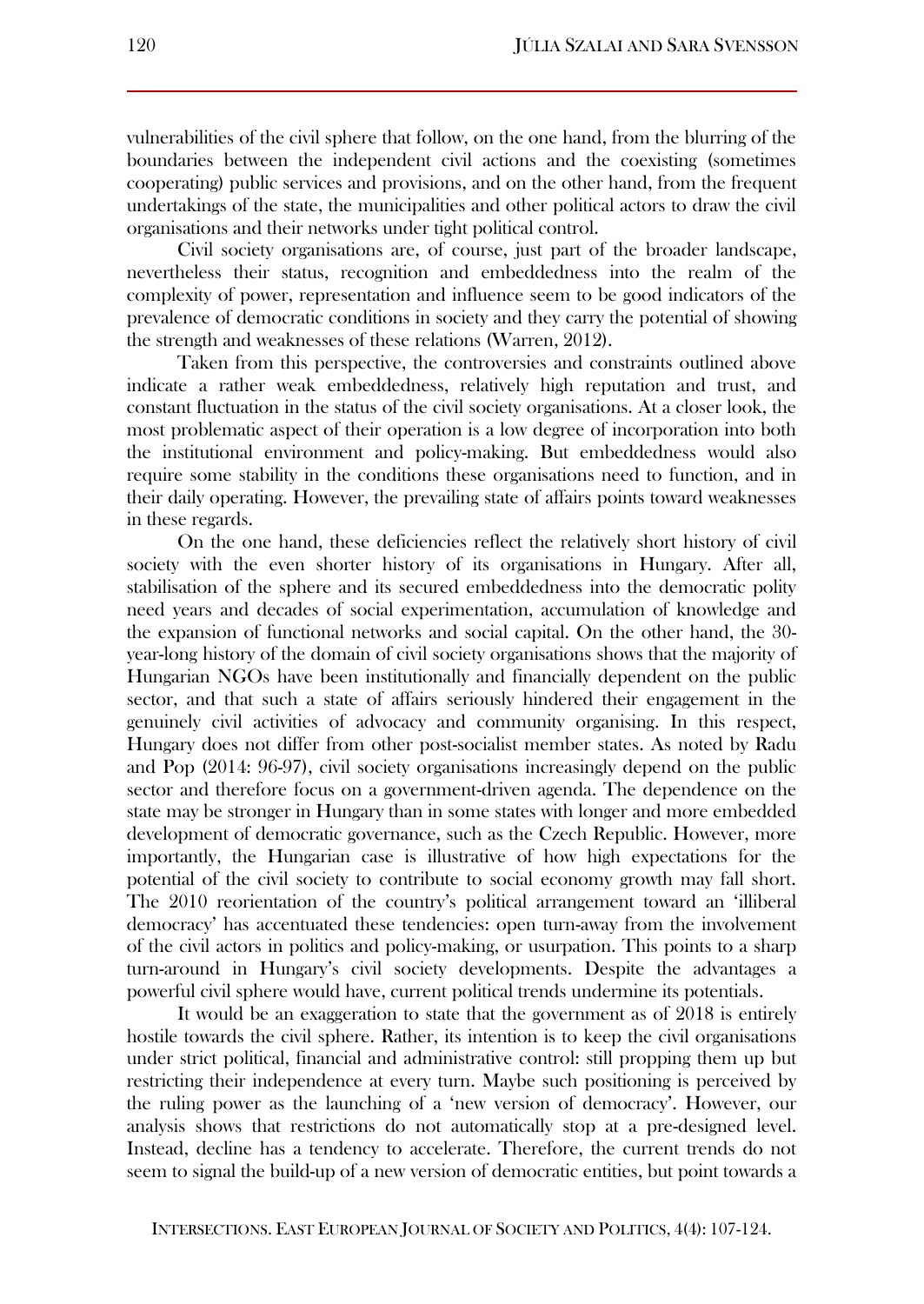demise of the entire sphere. In concrete terms, this means, for instance, that civil society actors who actively work for general human rights will have difficulties to also engage in economic activities that include integration of disadvantaged groups into the work force. To do so with the help of public funds has become increasingly difficult under the conditions given by the successive Fidesz governments since 2010, unless the civil society actors adopt to dominant government-endorsed discourses around what a civil society should and should not be. Thus, although our analysis demonstrates there has been some development in the legislative and policy framework supporting organisations that situate themselves within the social economy sphere, we argue that the centralising and authocratic trend of the past eight years is a threat not only to the future of democracy in Hungary but also to the growth of a solidarity-based social economy that policy-makers at the European level as well as in many nation-states view as constituting a transformative power for enhanced well-being and all-embracing welfare.

## References

- Arapovics, M. (2011) A Civil-Nonprofit Szektor és a Szervezetek Forrásteremtése (English: The Civil Non-Profit Sector and the Sector's Production of Resources). Budapest: BCE.
- Batory, A. and Cartwright, A. (2011) Re‐Visiting the Partnership Principle in Cohesion Policy: The Role of Civil Society Organisations in Structural Funds Monitoring. Journal of Common Market Studies, 49(4): 697-717. DOI: https://doi.org/10.1111/j.1468-5965.2010.02159.x
- Bocz, J. (2009) A Nonprofit Szektor Strukturális Átalakulása Magyarországon. (English: Structural Transformation of the NGO Sector in Hungary). Doctoral Thesis. Budapest: Dept. of Sociology and Social Policy, Corvinus University.
- Bocz, J. and Kmetty, Z. (2008) Egészségügyi Nonprofit Szervezetek (English: Nonprofit Organisations in Healthcare). Civil Szemle, 5(1-2): 39-60.
- Celichowski, J. (2004) Civil Society in Eastern Europe: Growth Without Engagement. In: Glasius, M., Lewis, D. and Seckinelgin, H. (eds.) Exploring Civil Society: Political and Cultural Contexts. Oxon: Routledge. 62-69. DOI: https://doi.org/10.4324/9780203358290
- Defourny, J., Hulgård, L. and Pestoff, V. (eds.) (2014) Social Enterprise and the Third Sector. New York: Routledge. DOI: https://doi.org/10.4324/9780203487747
- Demidov, A. (2014) Partnership Principle for Structural Funds in the New Member States: Understanding Contestation over the EU Requirements. Budapest: Central European University.
- Edmiston, D. (2015) Social Innovation Policy in Hungary. Oxford: Oxford University.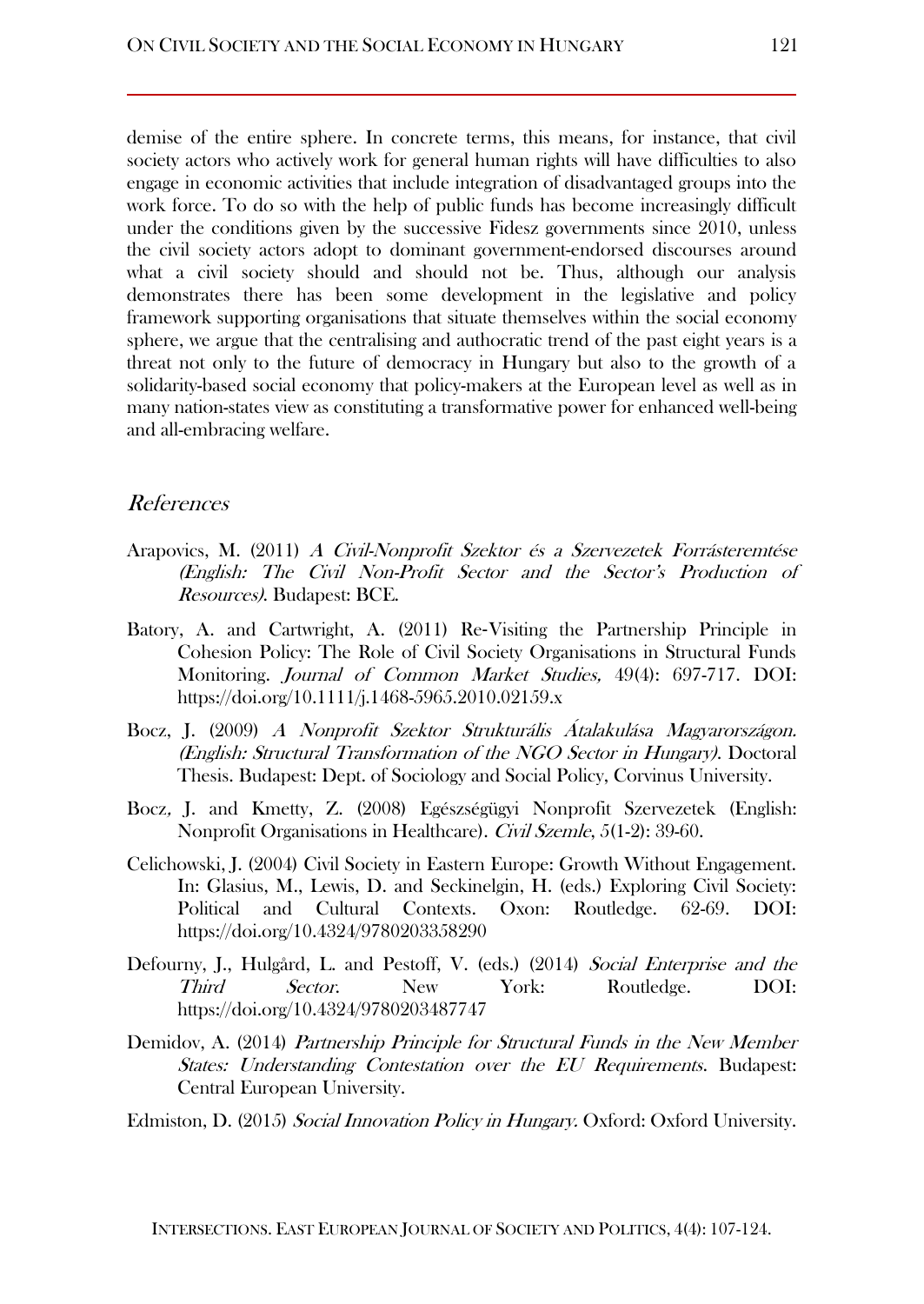- Edmiston, D. and Aro, J. (2016) Public Policy, Social Innovation and Marginalisation in Europe: A Comparative Analysis of Three Cases. CRESSI Working Paper. Available at: http://www.sbs.ox.ac.uk/sites/default/files/researchprojects/CRESSI/docs/CRESSI-Working-Paper-33-2016-D6.5.pdf
- EMES International Research Group on Social Entrepreneurship (2017) News Item: Non-OECD Countries Participants on 6th EMES Conference. Available at: http://emes.net/news/non-oecd-countries-participants-6th-emes-conference/
- Eschweiler, J. and Hulgård, L. (2017) SOLIDUS Concept Paper. Barcelona: SOLIDUS Project.
- European Commission (2012) Report on the European Social Economy. Brussels: European Commission.
- European Commission (2014) A Map of Social Enterprises and Their Eco-Systems in Europe - Country Report: Hungary. Brussels: European Commission.
- European Commission (2015) A Map of Social Enterprises and Their Eco-Systems in Europe: Synthesis report. Brussels: European Commission.
- European Economic and Social Committee (2017) The EESC calls for a long-term action plan for the Social Economy by 2018. Press Release, 28 June. Brussels: EESC. Available at: http://www.eesc.europa.eu/en/news-media/pressreleases/eesc-calls-long-term-action-plan-social-economy-2018
- Frey, M. (2006) Nonprofit Szervezetek a Magyar Munkaerő-Piacon (English: Non-Profit Organisations in the Hungarian Job Market). In: Csoba, J. et al. (eds.) Szociális Gazdaság Kézikönyv (English: Social Economic Handbook). Budapest: Országos Foglalkoztatási Közalapítvány. 50-56.
- Futó, P. et al. (2005) A Szociális Gazdaság Jelene és Jöv*ő*je (English: The Present and Future of the Social Economy). Budapest: NFI.
- Gellner, E. (1994) Conditions of Liberty: Civil Society and Its Rivals. Allen Lane: Penguin Press.
- Hungarian Central Statistical Office (1999) Nonprofit Szervezetek Magyarországon, 1997 (English: Non-Profit Organisations in Hungary, 1997). Budapest: HCSO.
- Hungarian Central Statistical Office (2015) A Nonprofit Szektor Legfontosabb Jellemz*ő*i, 2015 (English: The Most Important Characteristics of the Non-Profit Sector). Budapest: HCSO.
- Hungarian Central Statistical Office (2016) A Non-Profit Szervezetek (English: Non-Governmental Organisations). Table 3.2.13-3.2.17. Budapest: Sdatat Database. Available at: http://www.ksh.hu/stadat\_eves\_3\_2
- Hungarian Central Statistical Office (2018) A Nonprofit Szektor Legfontosabb Jellemz*ő*i, 2016 (The Most Important Characteristics of the Non-Profit Sector, 2016). Budapest: HCSO.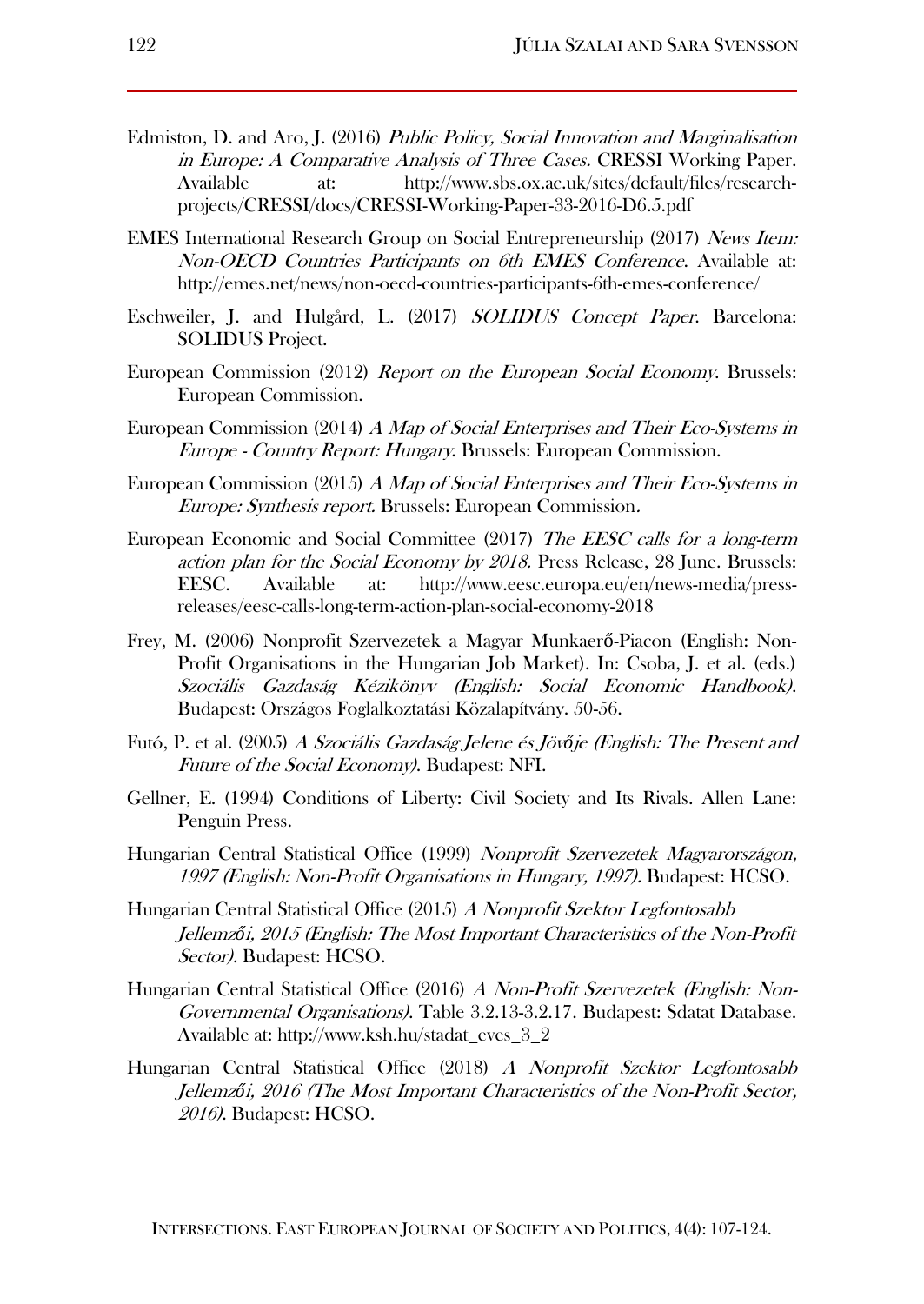- Index (2016) Százmilliós Uniós Támogatás Lenyúlásában Emlegetnek Egy Fideszes Képviselőt (English: The Corrupt FIDESZ Politician Wanted to Get Hundreds of Millions of EU Support). Index, 4 August. Available at: [http://index.hu/gazdasag/2016/08/04/szazmillios\\_unios\\_tamogatast\\_akart\\_lenyu](http://index.hu/gazdasag/2016/08/04/szazmillios_unios_tamogatast_akart_lenyulni_a_korrupt_fideszes_kepviselo/) [lni\\_a\\_korrupt\\_fideszes\\_kepviselo/](http://index.hu/gazdasag/2016/08/04/szazmillios_unios_tamogatast_akart_lenyulni_a_korrupt_fideszes_kepviselo/)
- Kákai, L. and Sebestény, I. (2012) The Weight of the Non-Profit Sector and the Impact of the Economic Crisis in Hungary. Civil Szemle, 9(3): 115-136.
- Kuti, É. (2008) *Civil Europe Civil Hungary*. Budapest: European House.
- Lundberg, E. (2013) Does the Government Selection Process Promote or Hinder Pluralism? Exploring the Characteristics of Voluntary Organisations Invited to Public Consultations. Journal of Civil Society, 9(1): 58-77. DOI: https://doi.org/10.1080/17448689.2013.771086
- Monzón, J. L. C. and Chaves Ávila, R. (2015) The Social Economy in the European Union. Brussels: CIRIEC.
- National Association of Social Cooperatives (2016) New Modification of the Civil Law. Available at: http://www.szoszov.hu/megkuldte-a-nemzetgazdasagiminiszterium-a-2016-evi-cxlv-torveny-34-ss-1-altal-modositott-2006-evi-x . Accessed: 22-05-2017.
- Newsportal 444 (2017) Vádat Emeltek Mengyi Voldemort Roland Ellen (English: Charges Pressed against Mengyi Roland). 444.hu, 25 April. Available at: <https://444.hu/2017/04/25/vadat-emeltek-mengyi-voldemort-roland-ellen>
- Petheő, A. I., Győri, Z., Németh, B. Fekete, N. and Simon, F. (2010) A Szociális Szövetkezetek M*ű*ködési Modelljének Kidolgozása a Foglalkoztatás El*ő*segítése Érdekében (English: Developing a Model of Social Cooperatives for Improving Employment). Available http://www.employmentpolicy.hu/resource.aspx?resourceID=252 szocialis szo vetkezet
- Polanyi, K. (2002) The Great Transformation: The Political and Economic Origins of Our Time. Boston: Beacon Press.
- Power, S., Muddiman, E., Moles, K. and Taylor, C. (2018) Civil Society: Bringing the Family Back In. Journal of Civil Society, 14(3): 193-206. DOI: https://doi.org/10.1080/17448689.2018.1498170
- Radu, R. and Pop, D. (2014) New Forms of Dependency in Central and Eastern Europe? Reflections on State - Third Sector Relations in Public Service Provision in Post-Communist Countries. In: Brandsen T., Trommel, W. and Verschuere, B. (eds.) Manufacturing Civil Society. IIAS Series: Governance and Public Management. London: Palgrave Macmillan. 96-115. DOI: https://doi.org/10.1057/9781137351630\_6
- Török, M. (2005) Gaining Trust is a Must: Hungarian NGOs and Private Giving. In: Koncz, K. E. (ed.). NGO Sustainability in Central Europe: Helping Civil Society Survive. Budapest: OSI Local Government Initiative. 173-194.